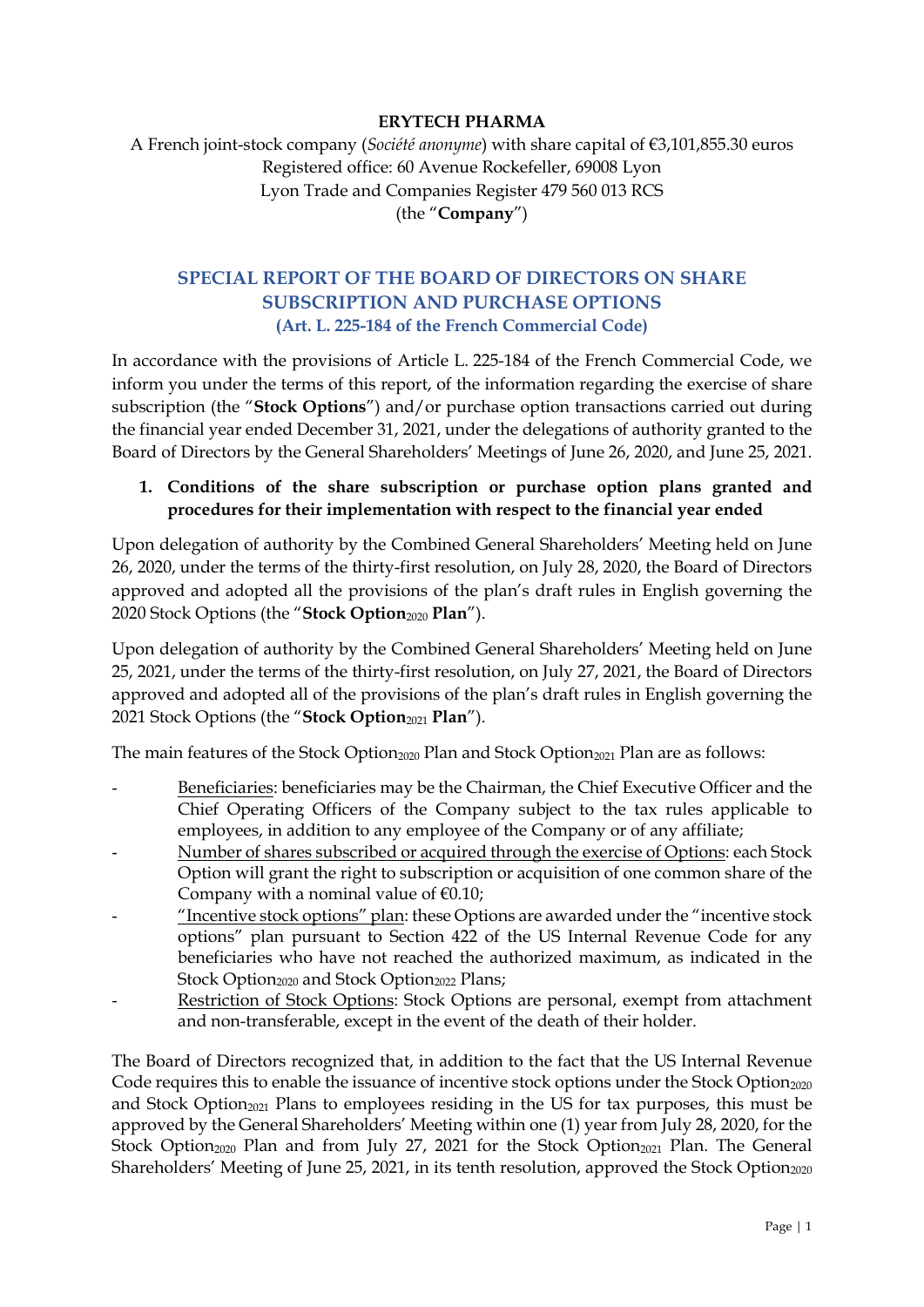Plan. The Board of Directors will propose to the General Shareholders' Meeting to be held on June 24, 2022, voting under the provisions of quorum and majority for Ordinary Shareholders' Meetings, to approve the Stock Option $_{2021}$  Plan.

The Board of Directors recognized that, in accordance with article L. 225-178 paragraph 1 of the French Commercial Code, the decision implies a waiver by associates of their preferential subscription right to shares, the issuance of which will result in the exercise of Options in cases where the Options take the form of share subscription options.

The Board of Directors has decided to subdelegate to Gil Beyen, Chief Executive Officer of the Company, all authority, and powers to determine, for the Stock Option<sub>2020</sub> and the Stock Option<sub>2021</sub> Plan:

- the identity of the beneficiaries; it is specified that the Chief Executive Officer shall not use this delegation of powers to allocate Stock Options to any corporate officer or manager of the Company or of one of its subsidiaries;
- The number of Stock Options granted to each of them;
- the procedures for allocating and exercising the Stock Options under the conditions of the Stock Option<sub>2020</sub> Plan and the Stock Option<sub>2021</sub> Plan approved by the Board of Directors, and
- generally, sign any agreement, prepare all documents, record capital increases after stock options are exercised, make any corresponding amendments to the articles of incorporation, where applicable, carry out any formalities and make any declarations to all relevant bodies, and do anything else that may be required.

## **2. Information regarding the allocation of share subscription and purchase option(s) to corporate officers**

| Name                                               | Plan title                                  | <sub>of</sub><br>Date<br>allocation | Total<br>number<br>of options<br>granted | Exercise<br>or<br>acquisition<br>price | Exercise<br>period<br>Availability date                                                                                                         |
|----------------------------------------------------|---------------------------------------------|-------------------------------------|------------------------------------------|----------------------------------------|-------------------------------------------------------------------------------------------------------------------------------------------------|
| <b>Jean-Paul KRESS</b><br>Chairman of the<br>Board | Stock<br>Option <sub>2021</sub> Plan        | July 27, 2021                       | 27,000                                   | € 3.71*                                | Two thirds $(2/3)$ of the Stock<br>Option <sub>2021</sub> : 27/07/2023<br>One third $(1/3)$ of the Stock<br>Option <sub>2021</sub> : 27/07/2024 |
| <b>Gil BEYEN</b><br>Chief<br>Executive<br>Officer  | Stock<br>Option <sub>2021</sub> Plan        | July 27, 2021                       | 94,500                                   | € 3,71*                                | Two thirds $(2/3)$ of the Stock<br>Option <sub>2021</sub> : 27/07/2023<br>One third $(1/3)$ of the Stock<br>Option <sub>2021</sub> : 27/07/2024 |
|                                                    | <b>Stock</b><br>Option <sub>2021</sub> Plan | December<br>16, 2021                | 21,000                                   | € 2,14**                               | Two thirds $(2/3)$ of the Stock<br>Option <sub>2021</sub> : 16/12/2023<br>One third $(1/3)$ of the Stock<br>Option <sub>2021</sub> : 16/12/2024 |

\*Corresponds to the average of the closing prices of the Company's share determined over the twenty (20) trading days preceding the date of allocation of the Stock Options2021-27072021

\*\* Corresponds to the closing price on the trading day preceding the date on which the Options2021-16122021 were awarded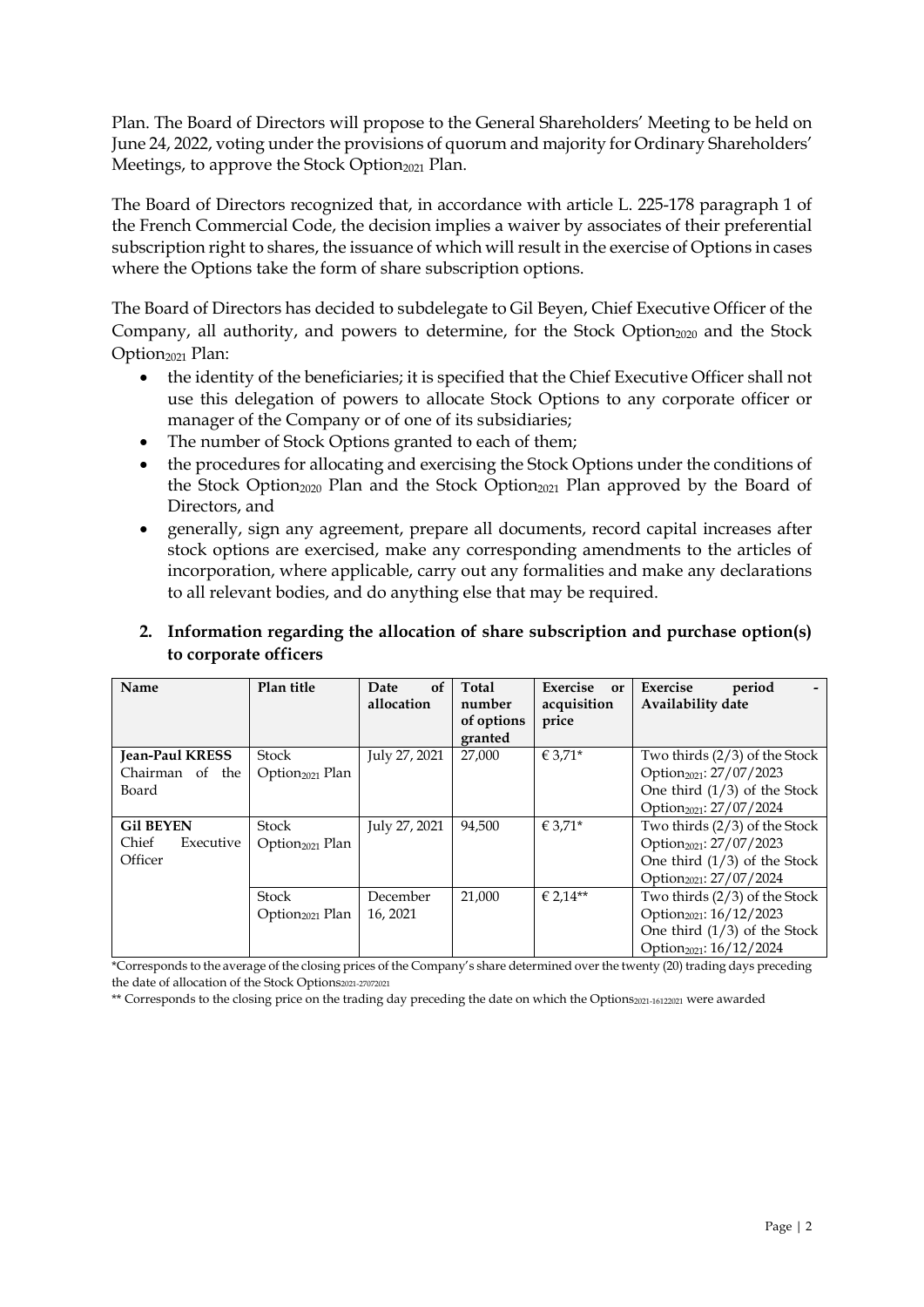#### **3. Information regarding the allocation of share subscription and purchase option(s) to employees**

| Plan title                  | Date<br>of      | Total number of    | Exercise<br>or    | Exercise period - Availability        |
|-----------------------------|-----------------|--------------------|-------------------|---------------------------------------|
|                             | allocation      | options granted to | acquisition price | date                                  |
|                             |                 | employees          |                   |                                       |
| Stock                       | June 4, 2021    | 57,000             | € 4.78*           | Two thirds $(2/3)$ of the Stock       |
| Option <sub>2020</sub> Plan |                 |                    |                   | Option <sub>2020</sub> : 04/06/2023   |
|                             |                 |                    |                   | One third $(1/3)$ of the Stock        |
|                             |                 |                    |                   | Option <sub>2020</sub> : 04/06/2024   |
| Stock                       | July 27, 2021   | 256.050            | $€ 3.71***$       | Two thirds $(2/3)$ of the Stock       |
| Option <sub>2021</sub> Plan |                 |                    |                   | Option <sub>2021</sub> : $27/07/2023$ |
|                             |                 |                    |                   | One third $(1/3)$ of the Stock        |
|                             |                 |                    |                   | Option <sub>2021</sub> : 27/07/2024   |
| Stock                       | 16,<br>December | 128,000            | $€ 2.14***$       | Two thirds $(2/3)$ of the Stock       |
| Option <sub>2021</sub> Plan | 2021            |                    |                   | Option <sub>2021</sub> : 16/12/2023   |
|                             |                 |                    |                   | One third $(1/3)$ of the Stock        |
|                             |                 |                    |                   | Option <sub>2021</sub> : 16/12/2024   |

\*Corresponds to the average of the closing prices of the Company's share determined over the twenty (20) trading days preceding the date of allocation of the Stock Options<sub>2020-04062021</sub> less a 5% discount

\*\*Corresponds to the average of the closing prices of the Company's share determined over the twenty (20) trading days preceding the date of allocation of the Stock Options<sub>2021-27072021</sub>

\*\*\* Corresponds to the closing price on the trading day preceding the date on which the Options2021-16122021 were awarded

#### **4. Individual Information**

In appendix 1, we provide the individual information concerning the ten employees of the Company's subsidiary ERYTECH Pharma Inc. who are not corporate officers and who have been granted the highest number of share subscription or purchase options.

11 May 2022

**The Board of Directors**